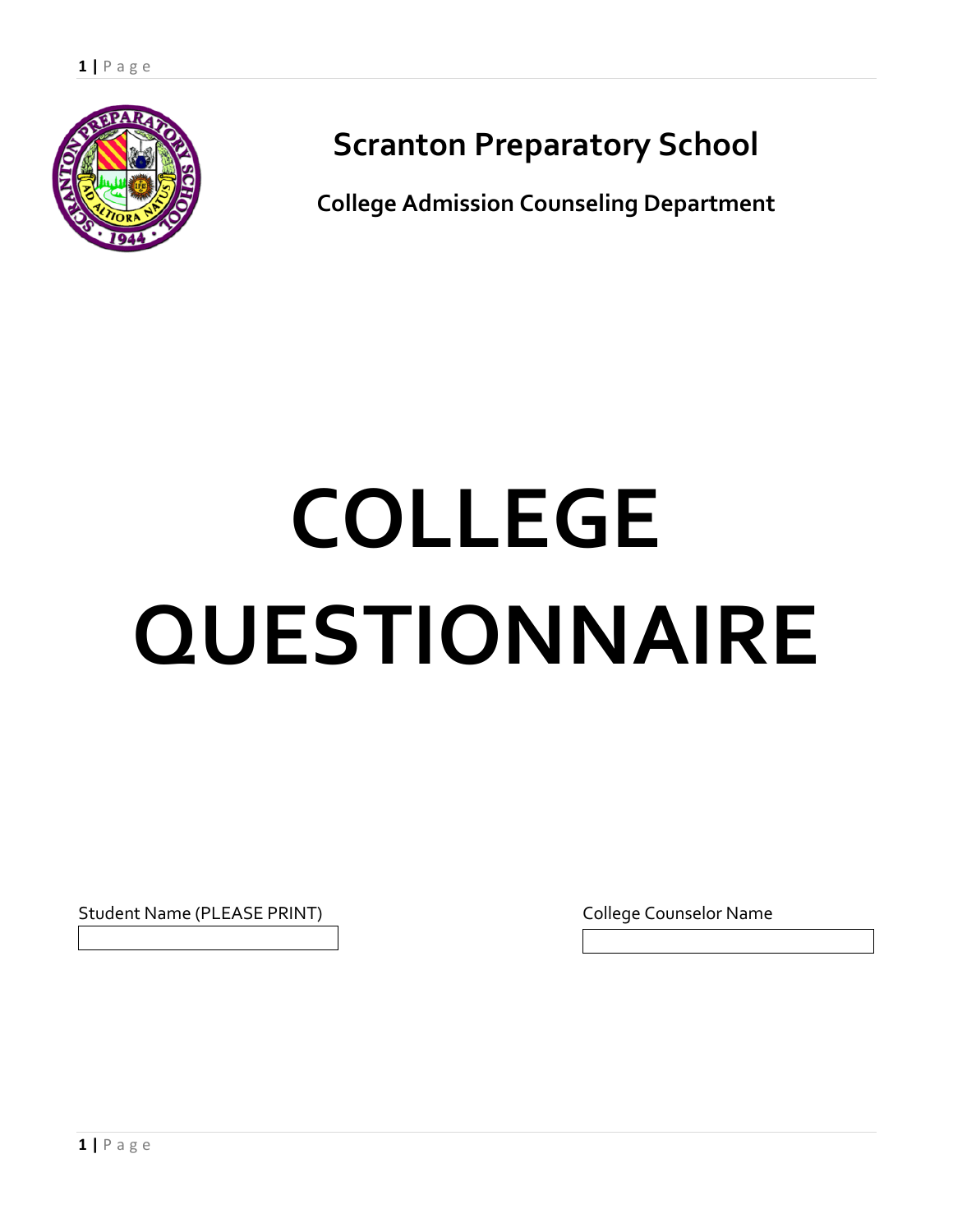**2 |** P a g e

of recommendation for you.

you can.

# **FACULTY RECOMMENDATIONS**

List the two faculty members that you will **ask for a letter of recommendation by May 1st .**

**PROCEDURE** After completing this form, make an electronic and/or physical copy before you give the original to your college counselor. Remember to provide a copy of this questionnaire to anyone you ask to write a letter

Note: Colleges do not see this document!

In order to write a descriptive letter of recommendation for your college applications, teachers, counselors, staff, and administrators should have a completed copy of your College Questionnaire.

# **DIRECTIONS**

Please fill out all sections pertinent to you. Since teachers, college counselors, staff, and administrators will use this document for letters of recommendation; provide as much information about yourself as

Last Name (PLEASE PRINT) The Contract Contract Contract Contract Contract Contract Contract Contract Contract Contract Contract Contract Contract Contract Contract Contract Contract Contract Contract Contract Contract Cont

Date you entered Scranton Prep Date of Birth

Name Course(s)

Name Course(s)

# **PURPOSE**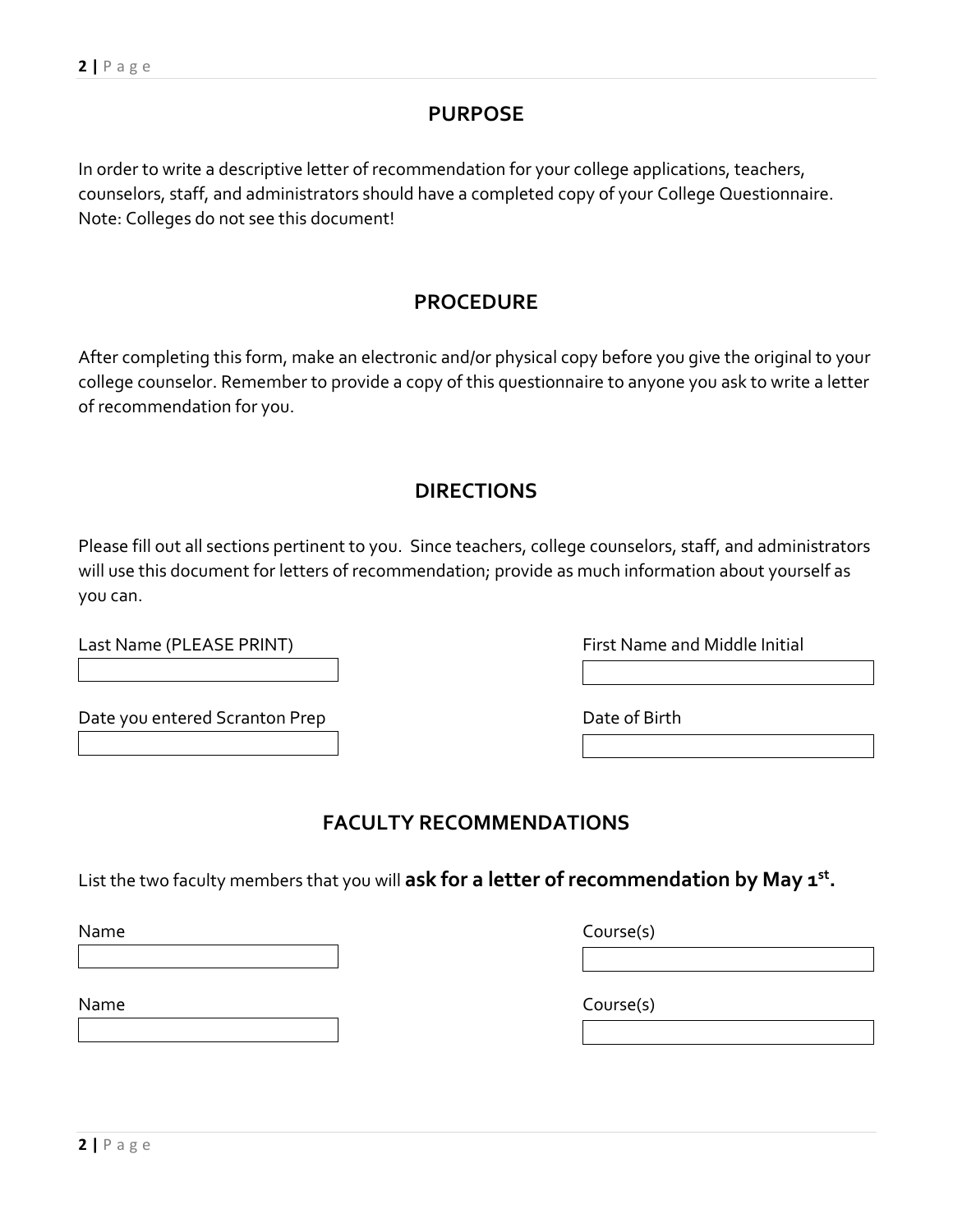# **ACADEMIC INFORMATION**

| Grade Point Average - Cumulative                                                                                                                                                                                                                                                                        |                                |                           |                           |                    |
|---------------------------------------------------------------------------------------------------------------------------------------------------------------------------------------------------------------------------------------------------------------------------------------------------------|--------------------------------|---------------------------|---------------------------|--------------------|
| Total # of AP Courses                                                                                                                                                                                                                                                                                   |                                |                           |                           |                    |
| Total # of Advanced Courses                                                                                                                                                                                                                                                                             |                                |                           |                           |                    |
| Total # of Honors Courses                                                                                                                                                                                                                                                                               |                                |                           |                           |                    |
| SAT-Total                                                                                                                                                                                                                                                                                               |                                |                           |                           |                    |
| SAT - Evidence-Based Reading & Writing                                                                                                                                                                                                                                                                  |                                |                           |                           |                    |
| SAT - Math                                                                                                                                                                                                                                                                                              |                                |                           |                           |                    |
| SAT Subject Tests*                                                                                                                                                                                                                                                                                      |                                |                           |                           |                    |
| <b>ACT Composite Score</b>                                                                                                                                                                                                                                                                              |                                |                           |                           |                    |
| When registering to take the SAT and ACT, add <b>Scranton Prep's School Code: 394-440</b><br>$\bullet$                                                                                                                                                                                                  |                                |                           |                           |                    |
| *SAT Subject Tests are typically required from more competitive colleges. It is your<br>٠<br>responsibility to identify what tests are required for colleges of interest.<br>You must request that your test scores be sent to your colleges directly from CollegeBoard.org<br>(SAT) and Act.org (ACT). |                                |                           |                           |                    |
| Have you earned any credits from a college or university (besides AP courses)? ______ No _____ Yes                                                                                                                                                                                                      |                                |                           |                           |                    |
|                                                                                                                                                                                                                                                                                                         | # of credits earned __________ |                           |                           |                    |
|                                                                                                                                                                                                                                                                                                         |                                |                           |                           |                    |
|                                                                                                                                                                                                                                                                                                         |                                |                           |                           |                    |
|                                                                                                                                                                                                                                                                                                         |                                |                           |                           |                    |
|                                                                                                                                                                                                                                                                                                         |                                |                           |                           |                    |
| <b>Academic Honors and Awards: On-Campus</b>                                                                                                                                                                                                                                                            | 9 <sup>th</sup><br>Grade       | $10^{\text{th}}$<br>Grade | $11^{\text{th}}$<br>Grade | $12^{th}$<br>Grade |
|                                                                                                                                                                                                                                                                                                         |                                |                           |                           |                    |
|                                                                                                                                                                                                                                                                                                         |                                |                           |                           |                    |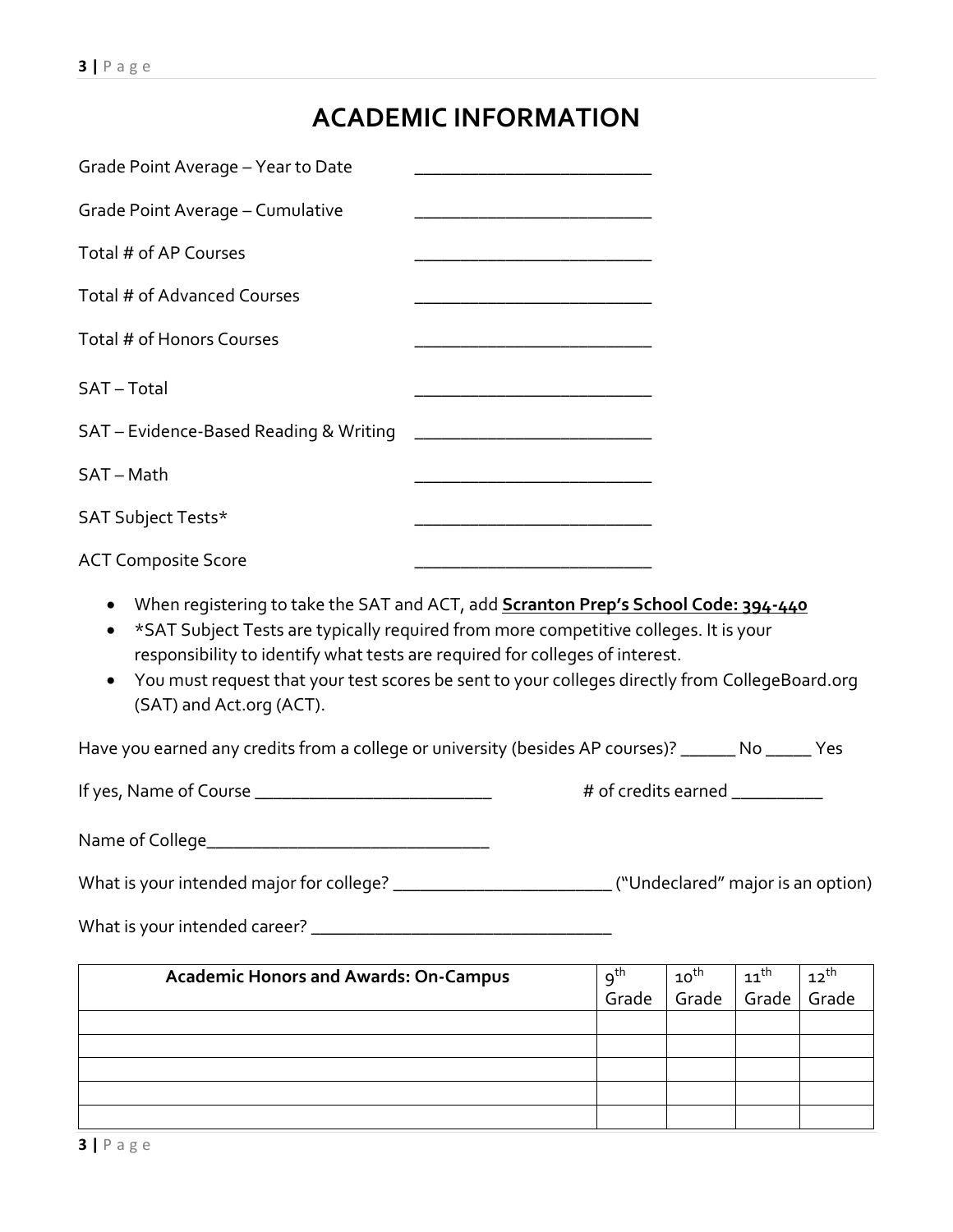**Describe what type of student you are. What academic setting makes you thrive? What interests you most?**

**Describe an academic assignment (major paper, science project or experiment, artistic project or accomplishment) you found most engaging, thought provoking or fascinating.**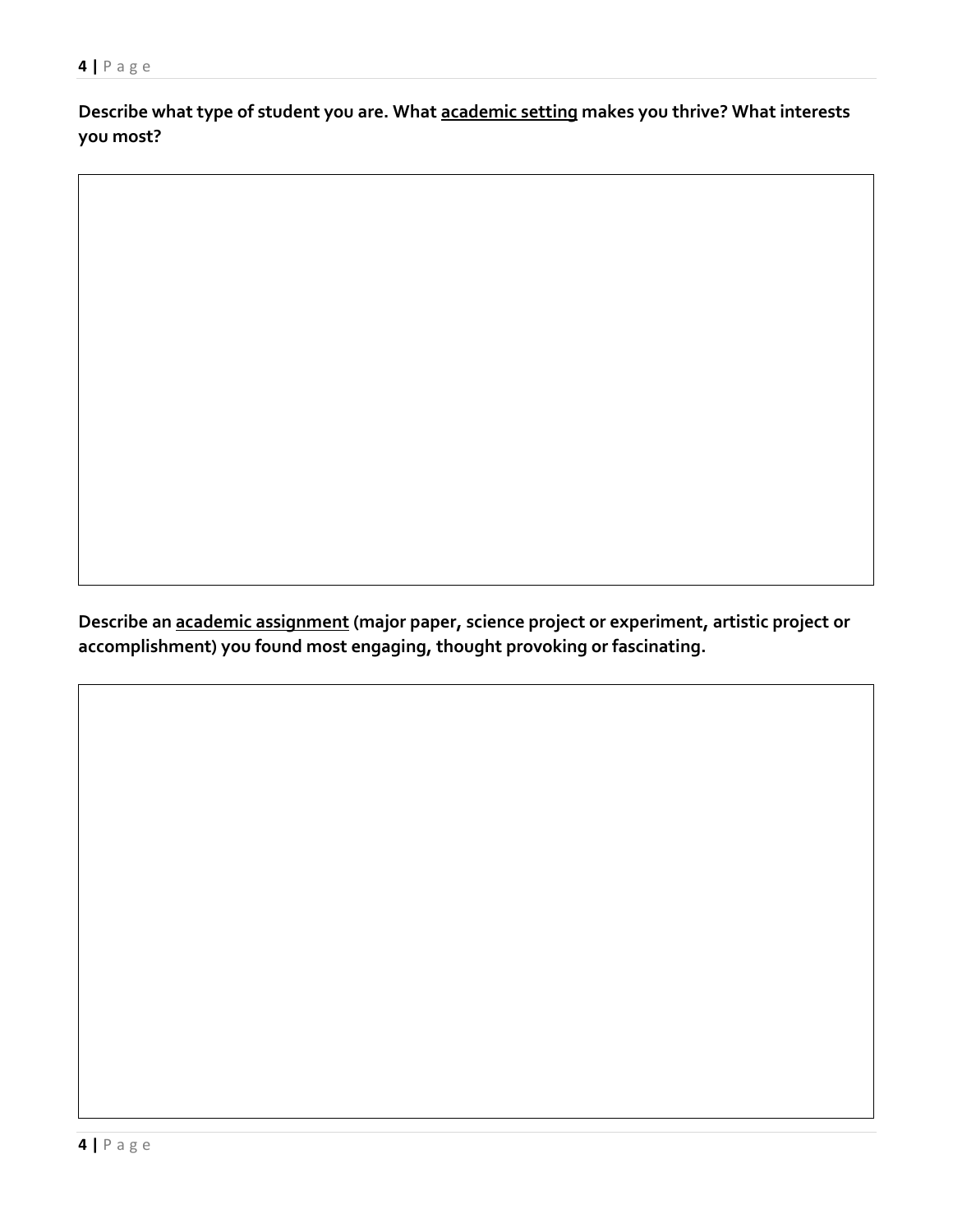# **EXTRACURRICULAR ACTIVITIES**

Place an **X** in the column indicating your year of participation. Please use **full name of activities and organizations rather than abbreviations**. Indicate after each activity any office held.

| <b>Prep Student Government Activities</b> |                          | $10^{\text{th}}$ | $11^{\text{th}}$ | $12^{th}$ |
|-------------------------------------------|--------------------------|------------------|------------------|-----------|
|                                           | 9 <sup>th</sup><br>Grade | Grade            | Grade            | Grade     |
|                                           |                          |                  |                  |           |
|                                           |                          |                  |                  |           |
|                                           |                          |                  |                  |           |
|                                           |                          |                  |                  |           |
|                                           |                          |                  |                  |           |

| <b>Prep Clubs, Committees, and Organizations</b> | $9^{\text{th}}$ | $10^{\text{th}}$ | $11^{\text{th}}$ | $12^{th}$ |
|--------------------------------------------------|-----------------|------------------|------------------|-----------|
|                                                  | Grade           | Grade            | Grade            | Grade     |
|                                                  |                 |                  |                  |           |
|                                                  |                 |                  |                  |           |
|                                                  |                 |                  |                  |           |
|                                                  |                 |                  |                  |           |
|                                                  |                 |                  |                  |           |

| Athletics: Prep Teams, Intramurals, Off-Campus Leagues | $9^{th}$ | $10^{\text{th}}$ | $11^{\text{th}}$ | $12^{th}$ |
|--------------------------------------------------------|----------|------------------|------------------|-----------|
|                                                        | Grade    | Grade            | Grade            | Grade     |
|                                                        |          |                  |                  |           |
|                                                        |          |                  |                  |           |
|                                                        |          |                  |                  |           |
|                                                        |          |                  |                  |           |
|                                                        |          |                  |                  |           |

Do you intend to participate in College Athletics? \_\_\_\_\_\_ No \_\_\_\_\_ Yes

If yes, Division I \_\_\_\_\_ Division II \_\_\_\_\_ Division III \_\_\_\_\_\_\_

If yes, have you registered with the NCAA Eligibility Center? \_\_\_\_\_\_ No \_\_\_\_\_ Yes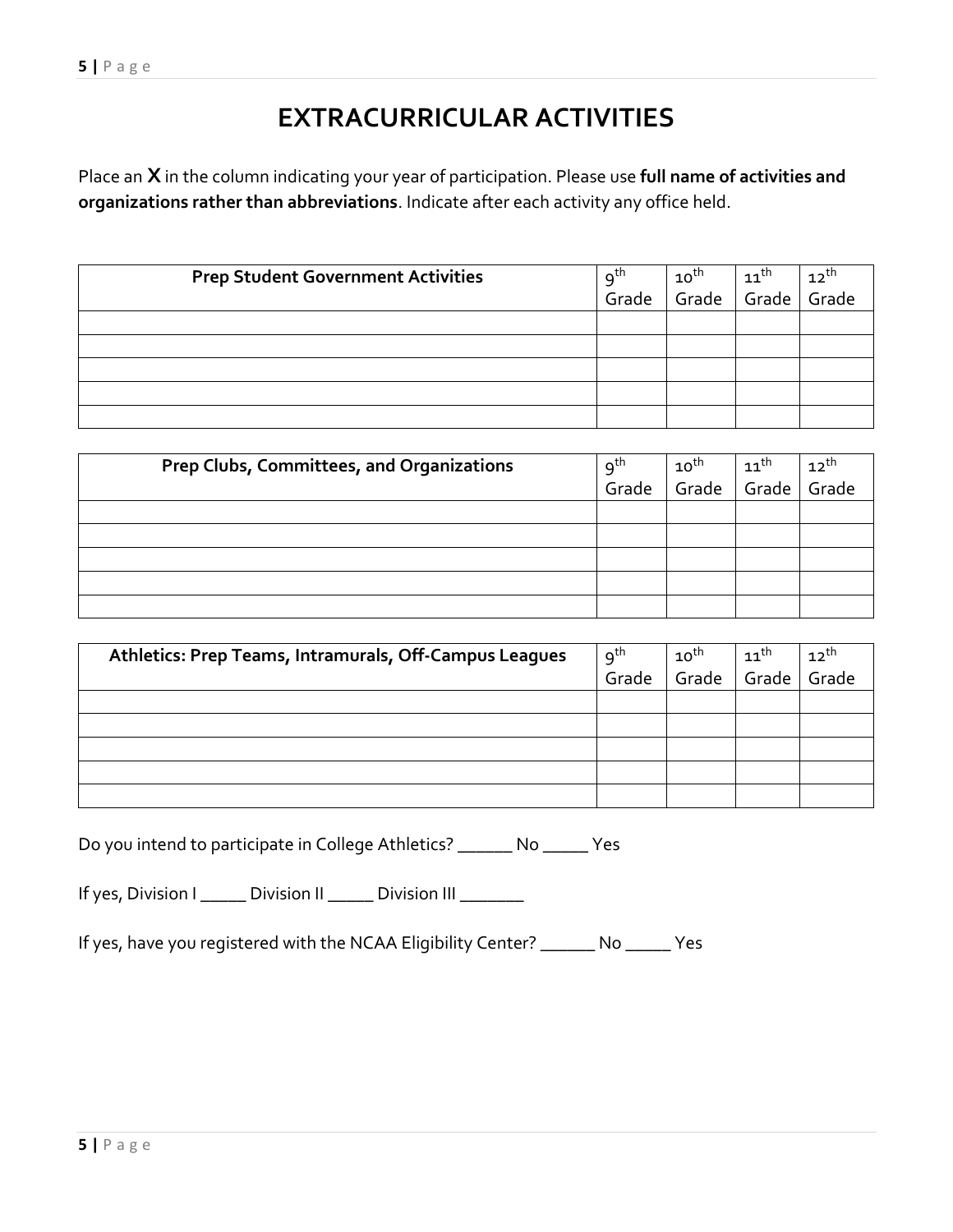#### **6 |** P a g e

| <b>Community Service: toward graduation</b> |                          | $10^{\text{th}}$ | $11^{\text{th}}$ | $12^{th}$ |
|---------------------------------------------|--------------------------|------------------|------------------|-----------|
|                                             | 9 <sup>th</sup><br>Grade | Grade            | Grade            | Grade     |
|                                             |                          |                  |                  |           |
|                                             |                          |                  |                  |           |
|                                             |                          |                  |                  |           |
|                                             |                          |                  |                  |           |
|                                             |                          |                  |                  |           |

| <b>Community Service:</b> beyond graduation requirement | $9^{th}$ | $10^{\text{th}}$ | $11$ <sup>th</sup> | $12^{th}$ |
|---------------------------------------------------------|----------|------------------|--------------------|-----------|
|                                                         | Grade    | Grade            | Grade              | Grade     |
|                                                         |          |                  |                    |           |
|                                                         |          |                  |                    |           |
|                                                         |          |                  |                    |           |
|                                                         |          |                  |                    |           |
|                                                         |          |                  |                    |           |

| <b>Off-Campus Organizations and Activities</b> | 9 <sup>th</sup> | $10^{\text{th}}$ | $11^{\text{th}}$ | $12^{th}$ |
|------------------------------------------------|-----------------|------------------|------------------|-----------|
|                                                | Grade           | Grade            | Grade            | Grade     |
|                                                |                 |                  |                  |           |
|                                                |                 |                  |                  |           |
|                                                |                 |                  |                  |           |
|                                                |                 |                  |                  |           |

| <b>Hobbies and Special Interests</b> | $9^{\text{th}}$ | $10^{\text{th}}$ | $11^{\text{th}}$ | $12^{th}$ |
|--------------------------------------|-----------------|------------------|------------------|-----------|
|                                      | Grade           | Grade            | Grade            | Grade     |
|                                      |                 |                  |                  |           |
|                                      |                 |                  |                  |           |
|                                      |                 |                  |                  |           |
|                                      |                 |                  |                  |           |
|                                      |                 |                  |                  |           |

| Employment: Approximate dates and # of hours per week | $9^{th}$ | $10^{th}$ | $11^{\text{th}}$ | $12^{th}$ |
|-------------------------------------------------------|----------|-----------|------------------|-----------|
|                                                       | Grade    | Grade     | Grade            | Grade     |
|                                                       |          |           |                  |           |
|                                                       |          |           |                  |           |
|                                                       |          |           |                  |           |
|                                                       |          |           |                  |           |
|                                                       |          |           |                  |           |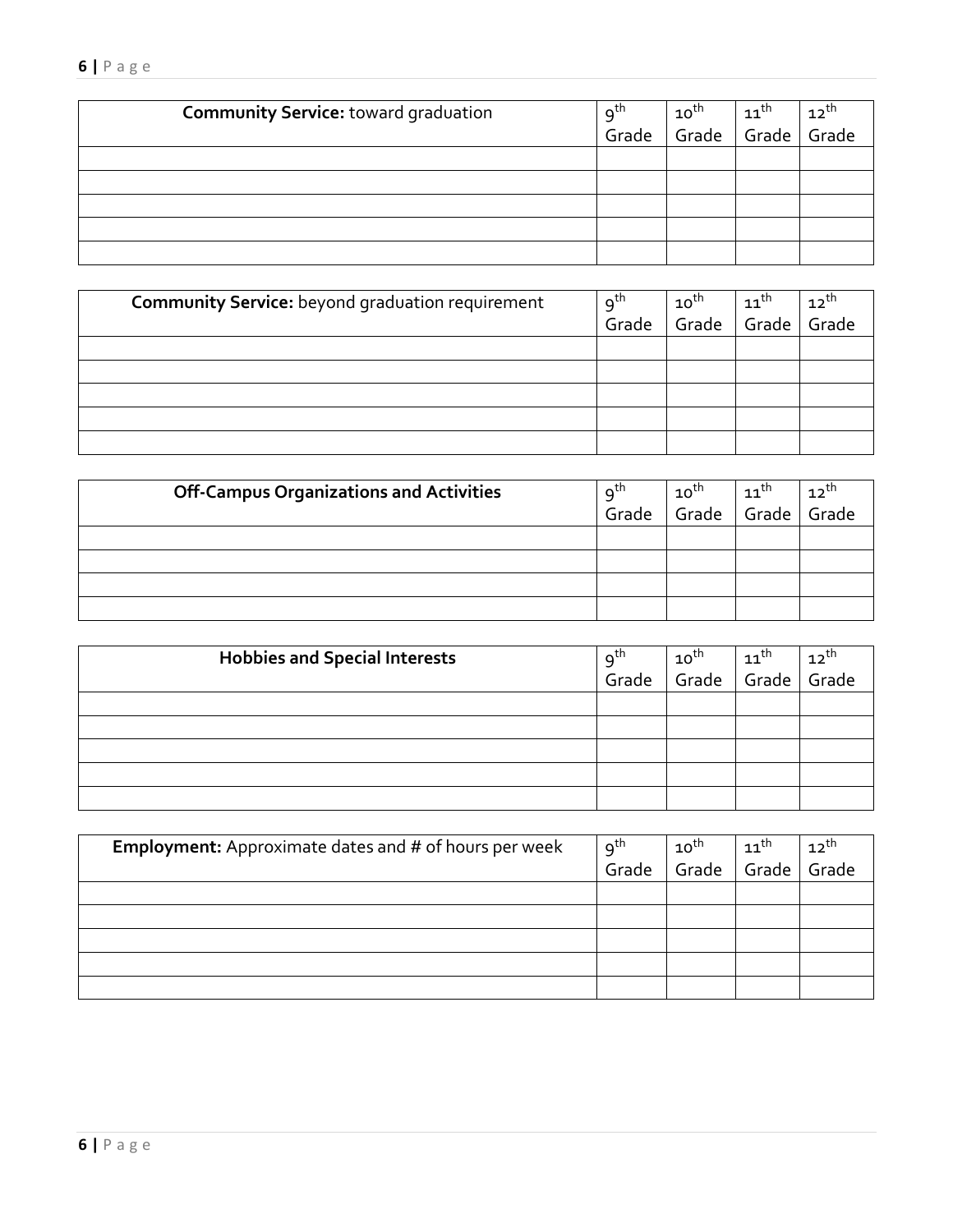#### **Include any family responsibilities of significance (caretaking for children, elderly, etc…)**

| <b>Awards and Honors Off-Campus</b> | 9 <sup>th</sup><br>Grade | $\begin{array}{ c c c } \hline 10^{\text{th}} & 11^{\text{th}} & 12^{\text{th}} \\ \hline \hline \end{array}$ Grade $\begin{array}{ c c c } \hline 12^{\text{th}} & 12^{\text{th}} & \hline \end{array}$ |  |
|-------------------------------------|--------------------------|----------------------------------------------------------------------------------------------------------------------------------------------------------------------------------------------------------|--|
|                                     |                          |                                                                                                                                                                                                          |  |
|                                     |                          |                                                                                                                                                                                                          |  |
|                                     |                          |                                                                                                                                                                                                          |  |
|                                     |                          |                                                                                                                                                                                                          |  |
|                                     |                          |                                                                                                                                                                                                          |  |
|                                     |                          |                                                                                                                                                                                                          |  |

| Any Other Accomplishments | 9 <sup>th</sup> | $\mathtt{10}^{\text{th}}$ | $\begin{array}{c} 11^{th} \\ \text{Grade} \end{array}$ | $12^{th}$ |
|---------------------------|-----------------|---------------------------|--------------------------------------------------------|-----------|
|                           | Grade           | Grade                     |                                                        | Grade     |
|                           |                 |                           |                                                        |           |
|                           |                 |                           |                                                        |           |
|                           |                 |                           |                                                        |           |
|                           |                 |                           |                                                        |           |
|                           |                 |                           |                                                        |           |

#### **ETHNIC BACKGROUND**

In this section, indicate with an **X** your race, nationality, or ethnic background.

| Alaskan Native           | Japanese/Japanese American    |
|--------------------------|-------------------------------|
| American Indian          | Korean                        |
| Black/African-American   | Latino/Other Spanish-American |
| Caucasian/White          | Pilipino/Filipino             |
| Chicano/Mexican American | Polynesian                    |
| Chinese/Chinese American | Other Asian                   |
| East Indian/Pakistani    | Other: Specify                |

Is a second language spoken at home? \_\_\_\_\_\_ No \_\_\_\_\_ Yes If yes, what language? \_\_\_\_\_\_\_\_\_\_\_\_\_\_\_\_\_\_\_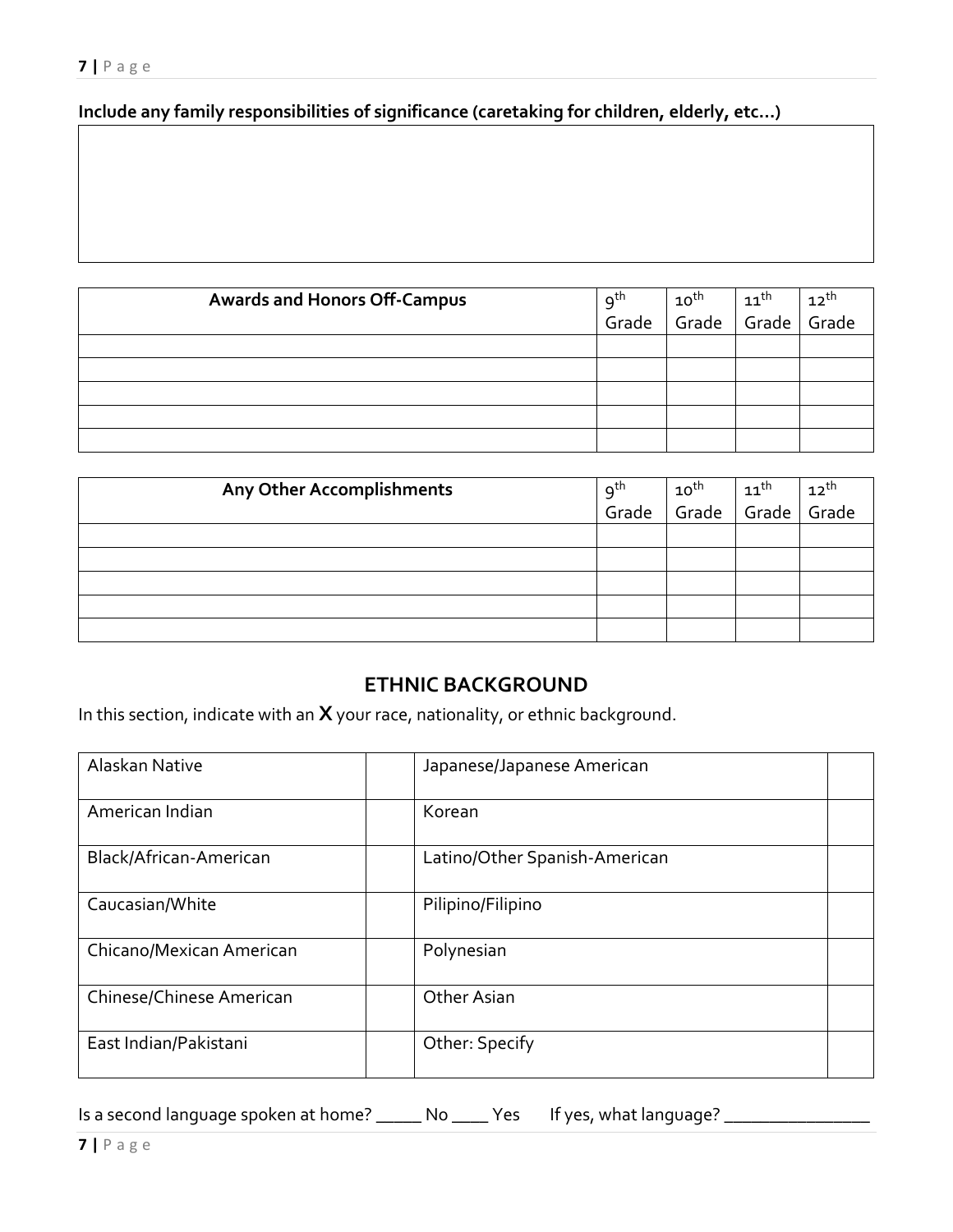## **FAMILY**

**Is there anything unique about your family, cultural background, shared interests and activities, size, or crises (health, emotional, academic, or social) that has had a significant impact on you? Explain. (If you would rather share this information in person, please note below)**

**Describe any circumstances in your life (including blessings or challenges) that you feel have helped to shape your character, personality, and attitudes.**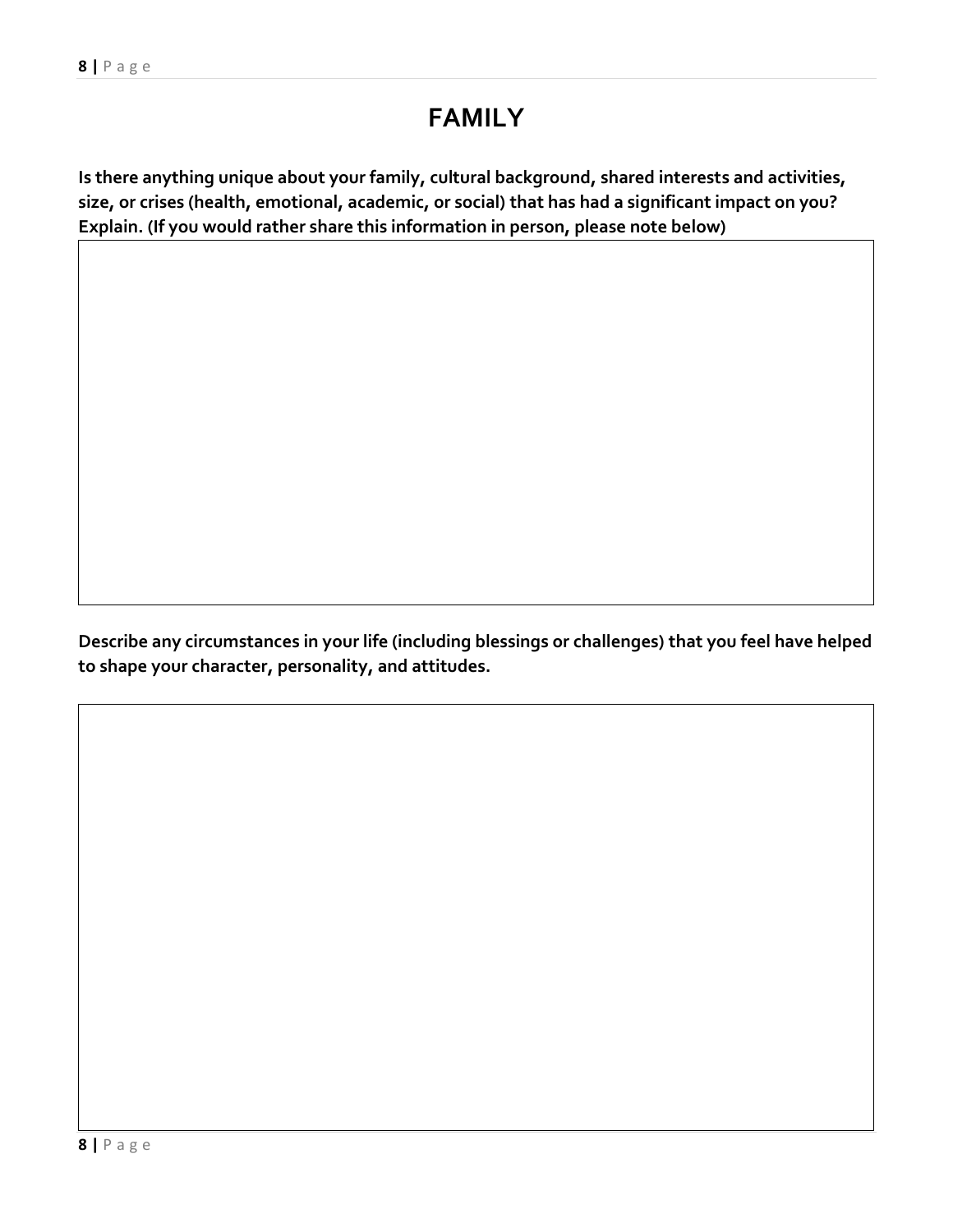# **DISTINGUISHING QUALITIES**

**List 5 adjectives that you believe best describe you:**

1.

- 2.  $\qquad \qquad$
- $3.$   $\qquad \qquad$
- 4. \_\_\_\_\_\_\_\_\_\_\_\_\_\_
- $5.$   $-$

**List what you believe is your single, most admirable, or most distinguishing trait or quality. Explain in several sentences.** 

## **GROWTH AREA**

**Explain a significant mistake you may have made in high school and what you have learned from it.**